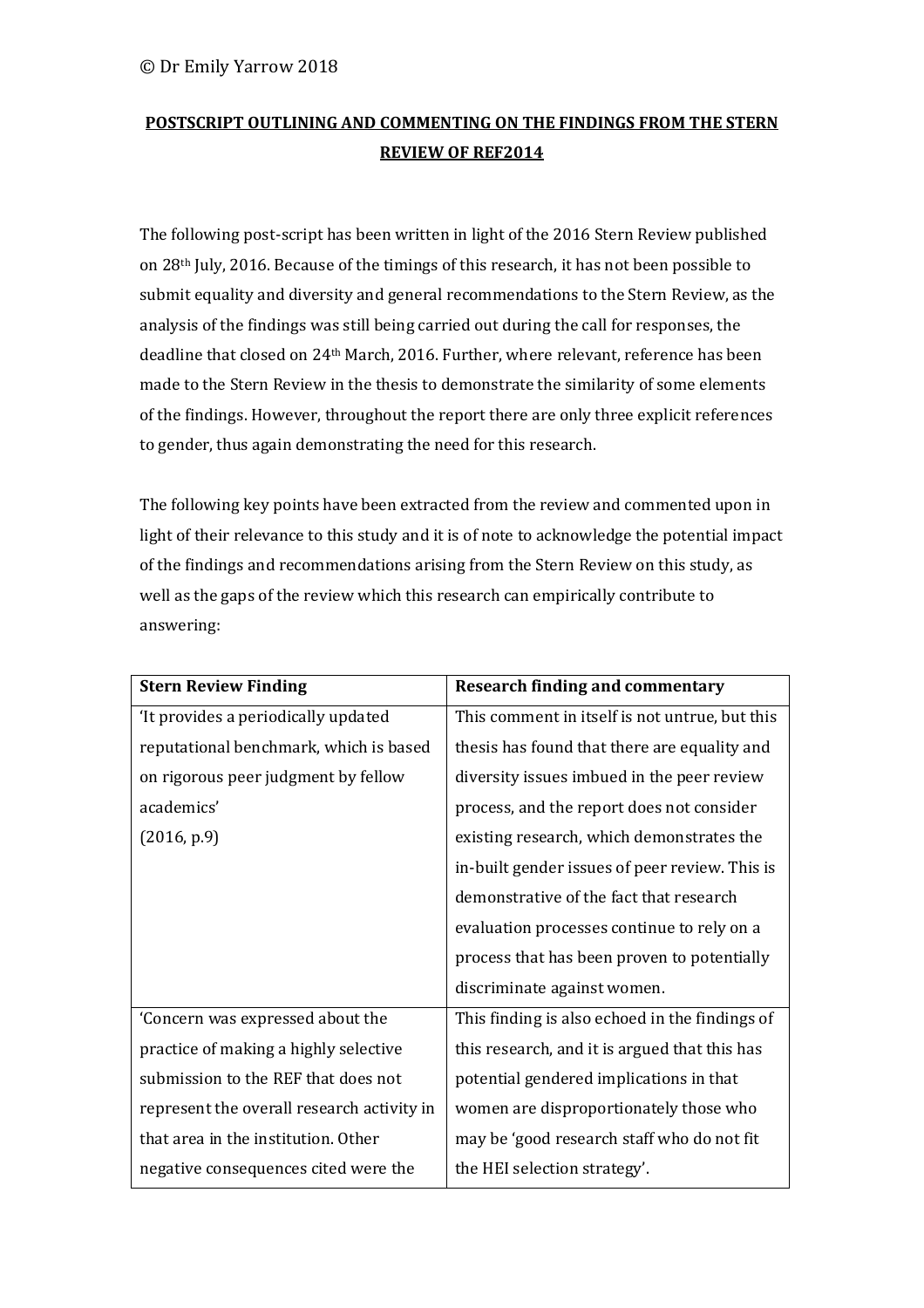| exclusion of good research staff who do   |                                                |
|-------------------------------------------|------------------------------------------------|
| not fit the HEI selection strategy,       |                                                |
| potentially demotivating some staff, and  |                                                |
| reducing the completeness of the picture  |                                                |
| of UK research strength' (2016, p.13).    |                                                |
| 'Measures to promote equality and         | This is a consistent issue and has again been  |
| diversity and mitigate the impact of      | highlighted in the findings of this thesis, as |
| individuals' special circumstances in the | well as in multiple other studies. Whilst the  |
| REF are vital. HEFCE analysis of staff    | Stern review nods to equality and diversity    |
| selection for the REF showed a marked     | issues, the concrete ways in which this may    |
| difference between the rate of selection  | be tackled are unclear; this was also          |
| for men and women. 67% of men were        | discussed with specific reference to the       |
| selected, compared with 51% of women.     | HEFCE analysis, which again was found to       |
| Black, Asian UK and non-EU nationals      | merely identify the issues.                    |
| had lower selection rates, and the        | It is here where this thesis aims to make a    |
| selection rate for staff with declared    | valuable empirical contribution to             |
| disabilities was lower than for those     | knowledge to deepen not only the               |
| without' (2016, p.13).                    | understanding of these issues, but to          |
|                                           | provide also strategic recommendations.        |
| 'In the REF, arrangements were made       | Whilst this also occurred in the study, it is  |
| for enabling staff whose circumstances    | argued that this is still insufficient, and it |
| had constrained their ability to work     | was found that in a small number of            |
| productively throughout the assessment    | individual instances, as outlined in the       |
| period, to be returned with fewer than    | report, 'the focus on evidencing individuals'  |
| four outputs without penalty in the       | circumstances actually resulted in additional  |
| assessment. These were successful in      | pressure and even distress to those            |
| improving the number of staff submitted   | individuals'; this was of particular note from |
| with "individual staff                    | one participant who made it explicit that      |
| circumstances" as 29.2% of staff were     | this actually worsened her mental health       |
| submitted with less than 4 outputs, up    | condition, for example.                        |
| from 12.2% of staff in RAE 2008.          |                                                |
| However, respondents questioned           |                                                |
| whether the focus on evidencing           |                                                |
| individuals' circumstances actually       |                                                |
| resulted in additional pressure and       |                                                |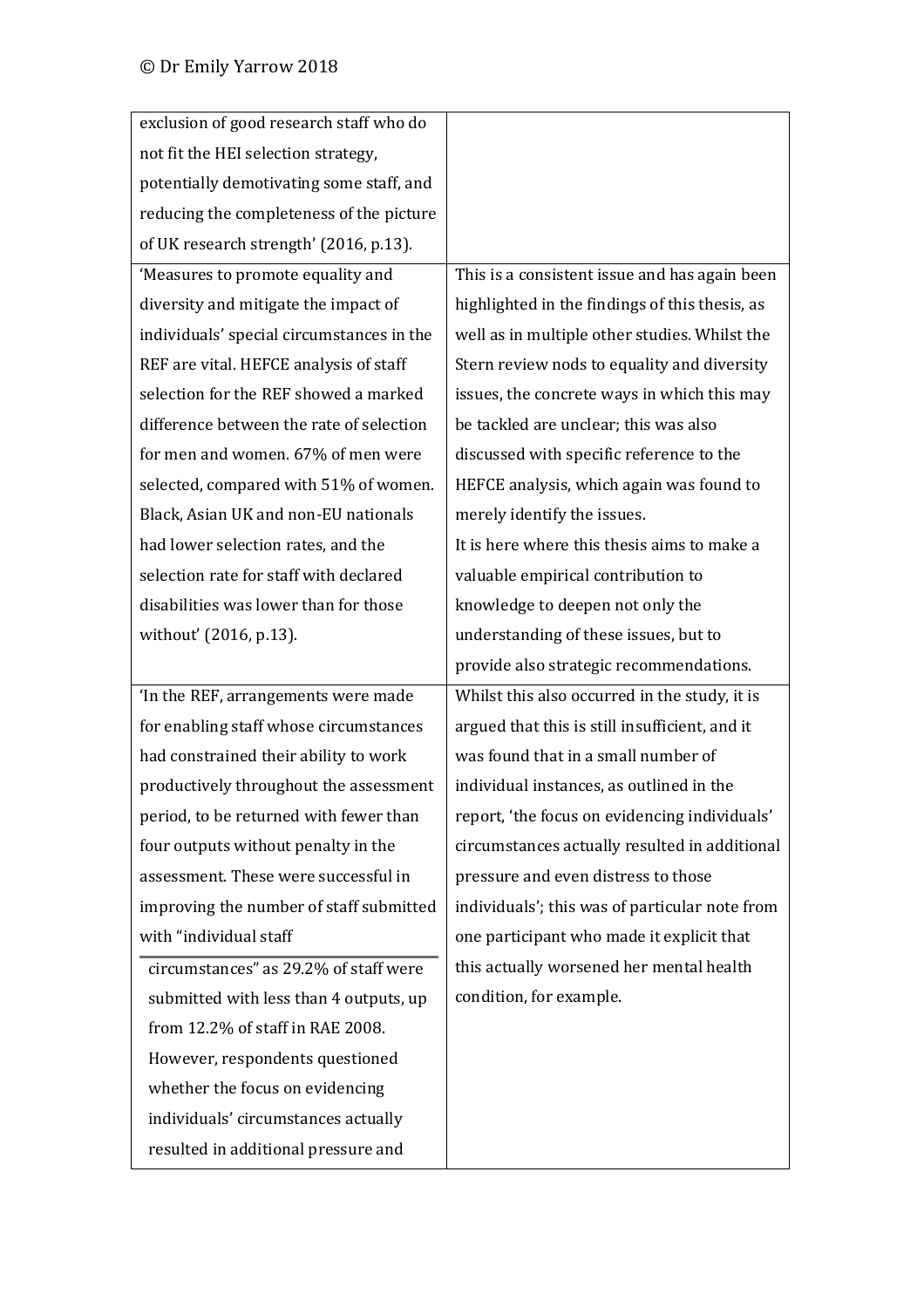|     | even distress to those individuals.  |                                              |
|-----|--------------------------------------|----------------------------------------------|
|     | Some respondents to the Call for     |                                              |
|     | Evidence advocated instead exploring |                                              |
|     | how best to reward departments and   |                                              |
|     | research units that demonstrate best |                                              |
|     | practice on equality and diversity   |                                              |
|     | measures                             |                                              |
|     | $(2016, pp.13-14).$                  |                                              |
| 28. | The requirement to return a          | This was found in the case study university  |
|     | fixed number of outputs per          | and particularly in the departments of       |
|     | individual may encourage a           | Business and Law. It is argued here that the |
|     | focus on 'safer' publication         | REF is indeed contributing to some           |
|     | strategies, and this may involve     | academics pursuing more conservative but     |
|     | short-termism in individual          | potentially better rewarded in terms of REF  |
|     | researchers' research strategies.    | results.                                     |
|     | More generally, the need for         |                                              |
|     | HEIs to "optimise" the output        |                                              |
|     | grade profiles from REF may          |                                              |
|     | lead to a distortion of career       |                                              |
|     | choices, where the outputs from      |                                              |
|     | researchers who do not produce       |                                              |
|     | the requisite number of outputs      |                                              |
|     | within the census period are not     |                                              |
|     | visible to the REF. This may also    |                                              |
|     | lead to the tying of research        |                                              |
|     | quality too closely with             |                                              |
|     | individual performance, as           |                                              |
|     | opposed to the team-based            |                                              |
|     | research activity that               |                                              |
|     | characterises modern                 |                                              |
|     | approaches to research in many       |                                              |
|     | disciplines, and indeed in multi-    |                                              |
|     | disciplinary teams. It might also    |                                              |
|     | discourage collaboration within      |                                              |
|     | departments in individual HEIs       |                                              |